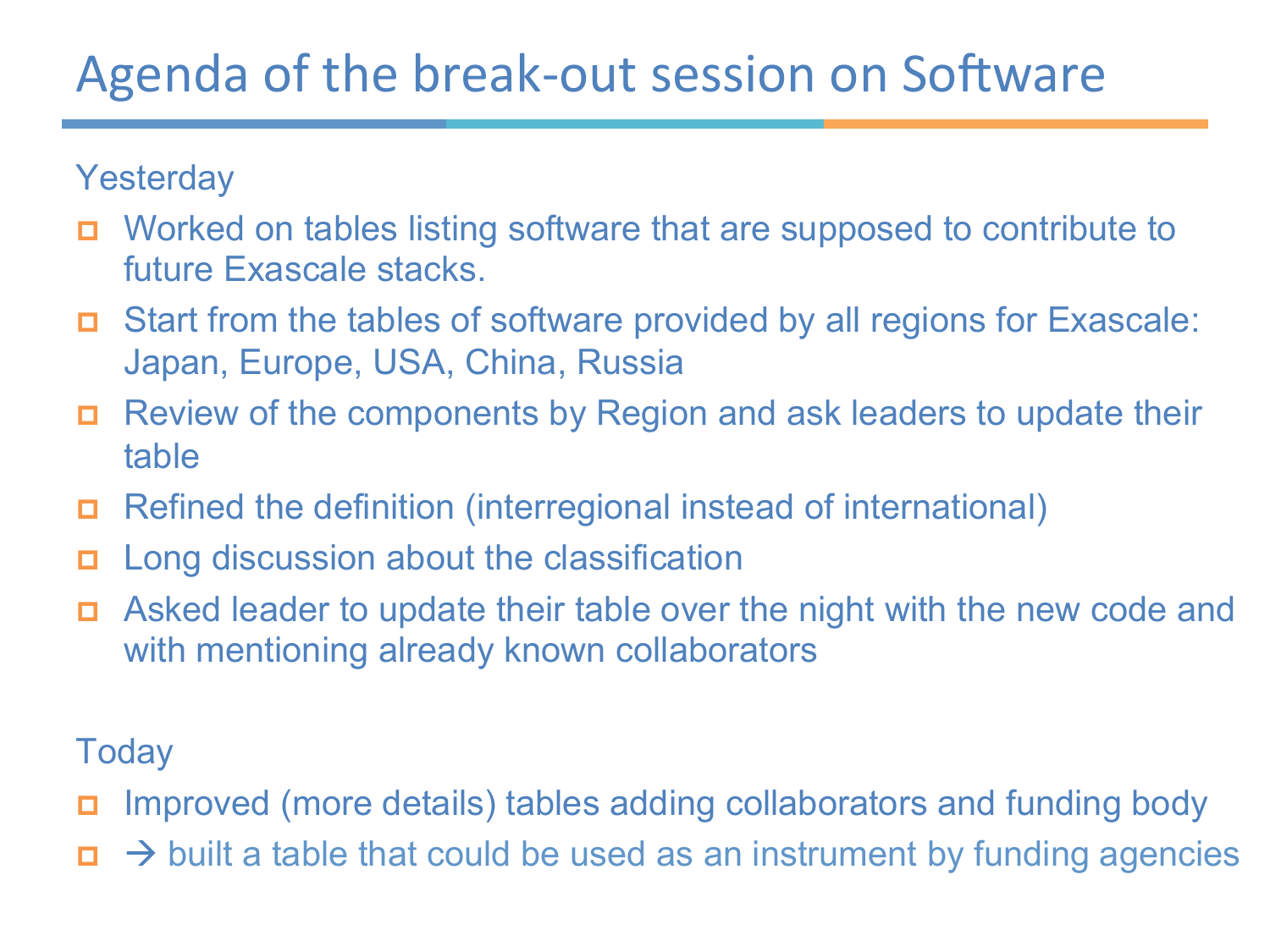#### **Color Codes and Conventions**

#### **p** In Column 1

- Orange = Developers provide support
- **n** Green = Developers collaborate with vendor for vendor support
- **D** Everywhere: Underline anything that is NOT open source

### **□ Classes of Interregional Relations**

- $\blacksquare$  C0 = Regional now but open to interregional
- $\blacksquare$  C1 = Cooperation (loose sharing, no interregional fund)
- $\blacksquare$  C2 = Collaboration (interregional funded joint effort)
- $\blacksquare$  C3 = Co-development with concrete software deliverable
- $C$ ? = don't know at this point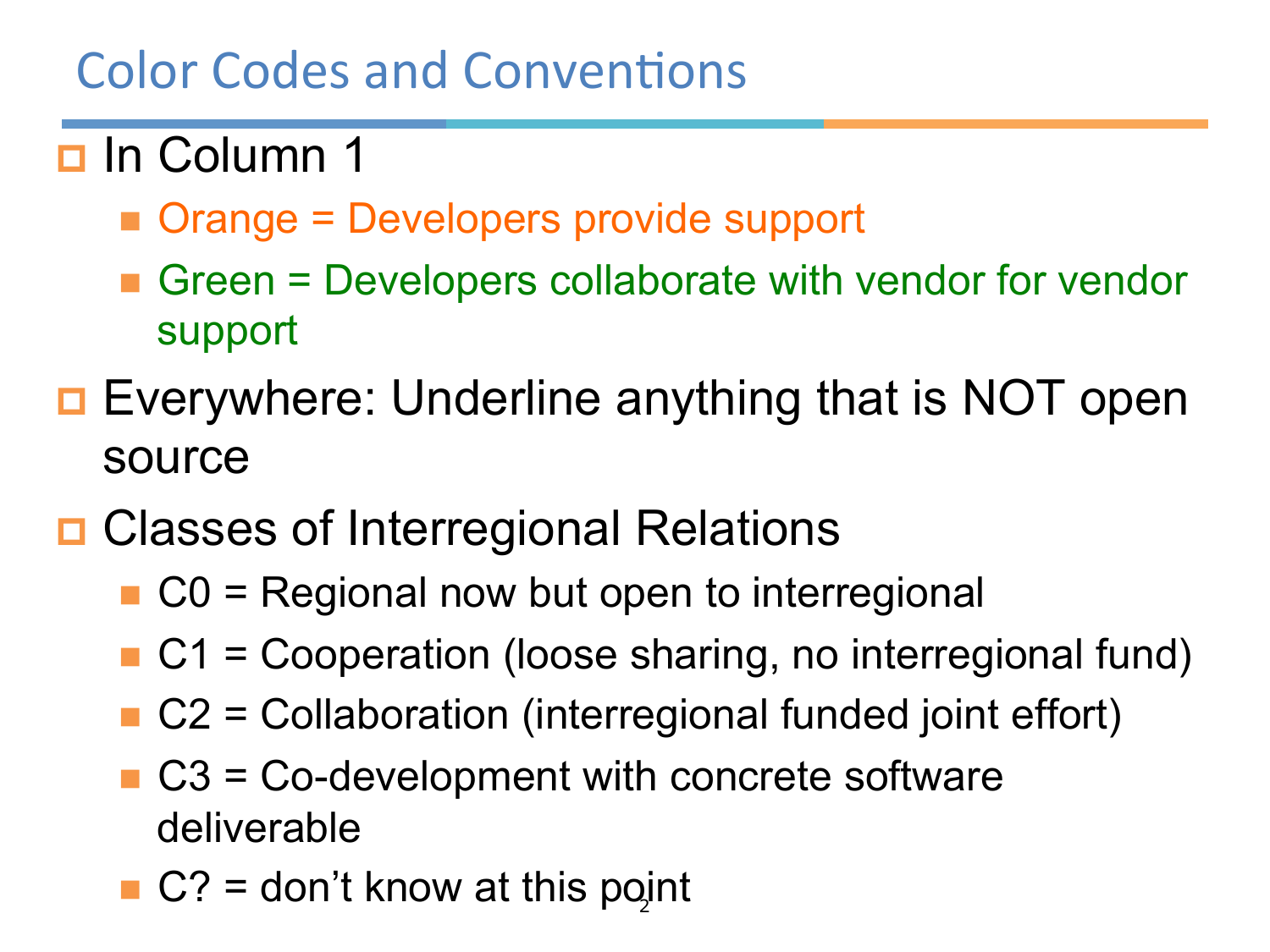# Stack Components: Japan (updated April 13)

| Group provides in production quality                                                          | <b>Experimental versions only</b>                                                                                                                  | No major research effort-rely<br>on vendors or other countries |
|-----------------------------------------------------------------------------------------------|----------------------------------------------------------------------------------------------------------------------------------------------------|----------------------------------------------------------------|
| - Programming language<br>XScalableMP (UTsukuba-Riken,<br>Fujitsu) (C2, INRIA, JST-ANR),      | FT frameworks & libraries-FTI, fault<br>detectors(Tokyo Tech - UTokyo) (C2,<br>INRIA-NCSA, JST-ANR; G8)(C1, LLNL)                                  | <b>Debuggers</b><br>Performance tools                          |
| and accelerator extension XMP-dev<br>(U. Tsukuba) (C2, INRIA, JST-ANR)                        | Domain specific languages, Physis (Riken<br>$\overline{\phantom{a}}$<br>$-$ TokyoTech $)$ (C0)                                                     | Batch / Machine-wide scheduler                                 |
| - OS kernel for many core<br>architecture MIC, node level<br>scheduling, including PGAS style | Numerical libraries: z-Pares, Eigen-K<br>$\overline{\phantom{a}}$<br>(UTsukuba, AICS, etc.) (C0),                                                  | Node level compilers for many-<br>core                         |
| (UTokyo-Riken, Fujitsu, NEC,<br>Hitachi, PCCC) (C0)<br>- FT-MPI (C2, Riken, ORNL, JST)        | Autotuning functions (UTokyo, UTsukuba,<br>÷,<br>KyotoU, etc.) (C2, INRIA-Saclay,<br>ENSEEIHT-IRIT, Uversailles, JST-ANR)                          |                                                                |
| - File system-Lustre Enhancement<br>(Fujitsu) (C3, OpenSFS* &<br>WhamCloud*, K-funding)       | "App Framework with Automatic Tuning"<br>$\overline{\phantom{0}}$<br>ppOpen-HPC (UTokyo, KyotoU,<br>JAMSTEC) (C1, LBL)                             |                                                                |
| - File system-GFARM (UTsukuba) :<br>(C2, INRIA, JST-ANR)                                      | "Application Framework" Famework (U-<br>÷,<br>Tokyo)(C0)                                                                                           |                                                                |
| <b>Communication libraries (below MPI</b><br>layer) (UTokyo, Fujitsu, NEC,<br>PCCC) (C0)      | Development Environment (Tohoku-U, U-<br>$\overline{a}$<br>Tsukuba, U-Tokyo) (C1, GWTH Aachen,<br>UIUC, HLRS)                                      |                                                                |
| Scripting language for parallel<br>workflow-Xcrypt (Kyoto U., Fujitsu)<br>(C <sub>0</sub> )   | Communication library (space efficient,<br>$\overline{\phantom{a}}$<br>dynamic optim.) (KyushuU, Fujitsu, ISIT-<br>Kyushu) (C0)                    |                                                                |
| - *usa, with international partners                                                           | Power management and scheduling<br>framework-scheduling strategies limiting<br>peak power (Tokyo Tech.) (C2, NVIDIA,<br>HP, GRC, etc., NVIDIA COE) |                                                                |
|                                                                                               | Data Analystics Framework (ChuoU-<br>Tokyo Tech.) (C1)                                                                                             |                                                                |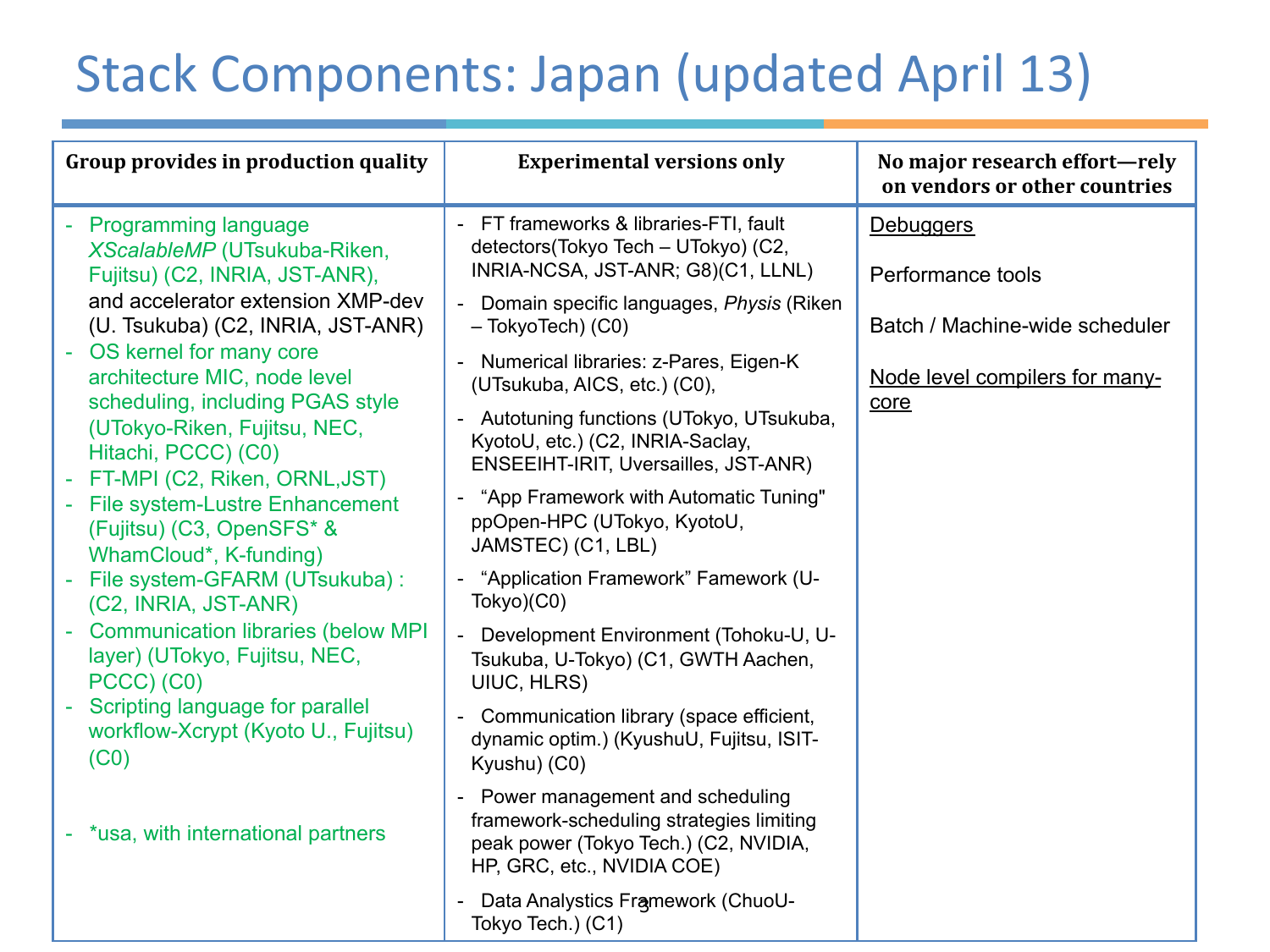# Stack Components: Europe (updated – April 13)

| Group provides in production quality                                                                       | <b>Experimental versions only</b>                                                                | No major research effort—rely on<br>vendors or other countries |
|------------------------------------------------------------------------------------------------------------|--------------------------------------------------------------------------------------------------|----------------------------------------------------------------|
| Programming models/ languages MPI/<br>OmpSs (C0), in the long run may move to<br>OpenMP 4.0 (C3, multiple) | Communication libraries (below<br>MPI) (C1, ?), 1-sided<br>communication library GPI             | Node level compilers (vendor<br>compilers)                     |
| Compiler for heterogeneous systems                                                                         | (C1, ?)                                                                                          | <b>PGAS languages</b>                                          |
| HMPP (C2, CAPS, ORNL, DOE)<br>OpenACC (C3, multiple)                                                       | Fault tolerant libraries FTI, MPI<br>(C1, INRIA, TiTech)                                         | Scalable RAS system                                            |
| Node-level runtime NANOS++ (C0),<br>StarPU (C1, INRIA, UTK) (C2, Tsukuba,<br>TiTech, JST-ANR)              | Performance Tools Periscope<br>(C0, TUM), Task-based<br>Debugging Ayudame/Temanejo<br>(C0, HLRS) |                                                                |
| Performance Tools Paraver (C0),                                                                            |                                                                                                  |                                                                |
| Scalasca (C1, Julich, UTK) (C2, JSC,<br>Moscow, EU FP7),<br>Score-P (C3, multiple, Uoregon, DOE),          | Domain specific languages (for<br>autotuning) (C?)                                               |                                                                |
| Vampir (C2, TUD, ORNL, DOE), OPT<br>(C1), ThreadSpotter (C1)                                               | Batch scheduler research MOAB<br>(C1, ParTec, Cluster Resources)                                 |                                                                |
| Debuggers DDT (C2, Allinea, ANL, LLNL,<br>ORNL, DOE)                                                       | Power measurement<br>management eeClust and others                                               |                                                                |
| MPI Correctness MUST (C3,<br>TUD, LLNL, DOE)                                                               | (C1, eeClust, ??)                                                                                |                                                                |
| Commit to contribute to MPI<br>implementations MPICH, Open MPI (C1,                                        | I/O middleware DAMARIS (C2,<br>INRIA, UIUC, Joint Lab), SIONIib<br>(C1, JSC, ???)                |                                                                |
| multiple) MPI Madeleine (C2, INRIA, U.<br>Tokyo, ANR-JST)                                                  | 4                                                                                                |                                                                |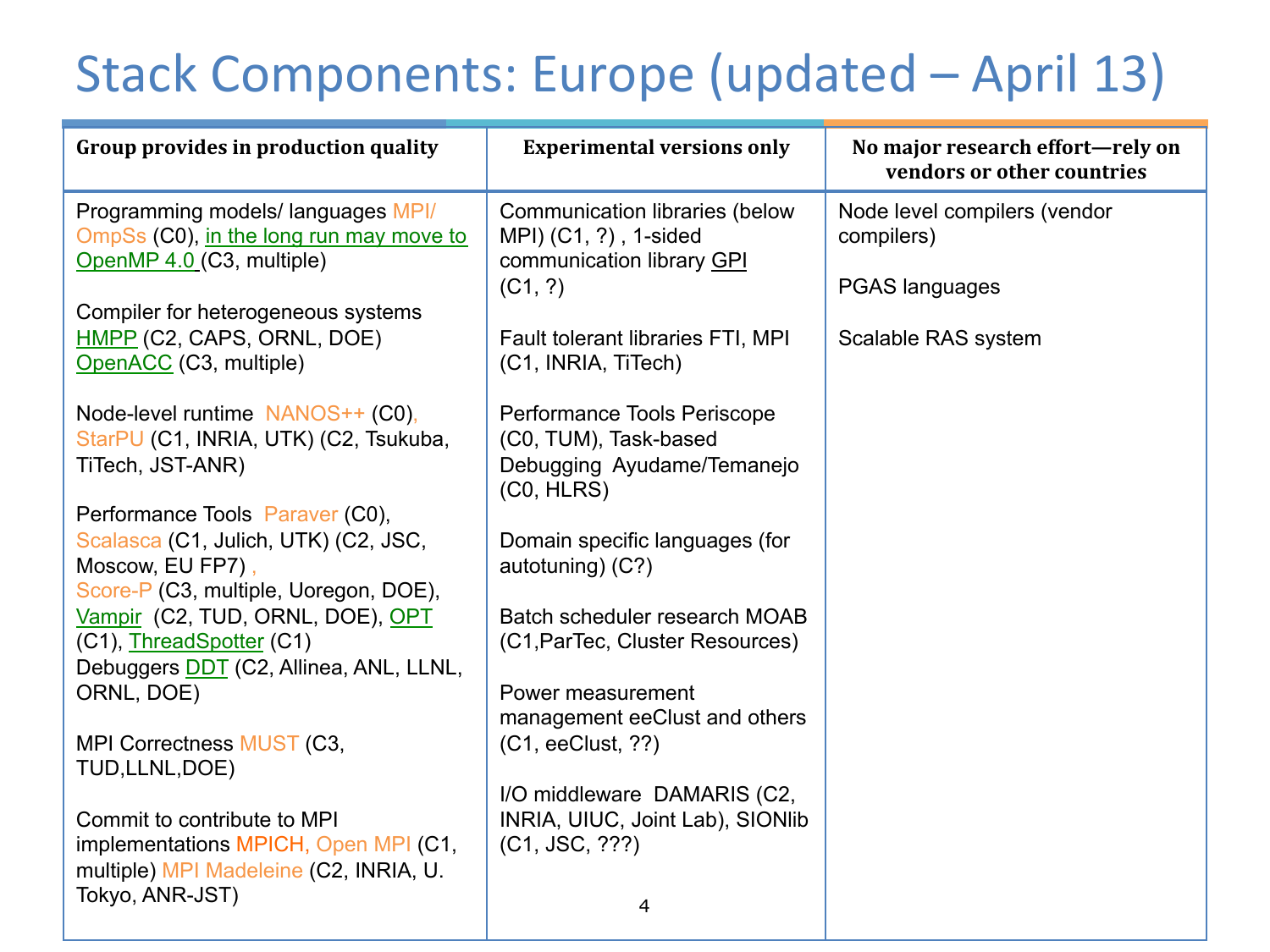## Stack Components: Europe (updated – April 13)

| Group provides in production quality                                                                                                                                                                                                                   | <b>Experimental versions only</b> | No major research effort-rely on<br>vendors or other countries |
|--------------------------------------------------------------------------------------------------------------------------------------------------------------------------------------------------------------------------------------------------------|-----------------------------------|----------------------------------------------------------------|
| File systems EOFS Lustre (C3, multiple,<br>NEC, Netapp, Whamcloud)<br>Numerical libraries (C1, multiple, UTK and<br>others)<br>Numerical libraries NAG (C1)<br>OS kernel + cluster env BullX (C1)<br>Log analysis HELO (C2, INRIA, UIUC,<br>Joint Lab) | OAR batch scheduler (C0)          |                                                                |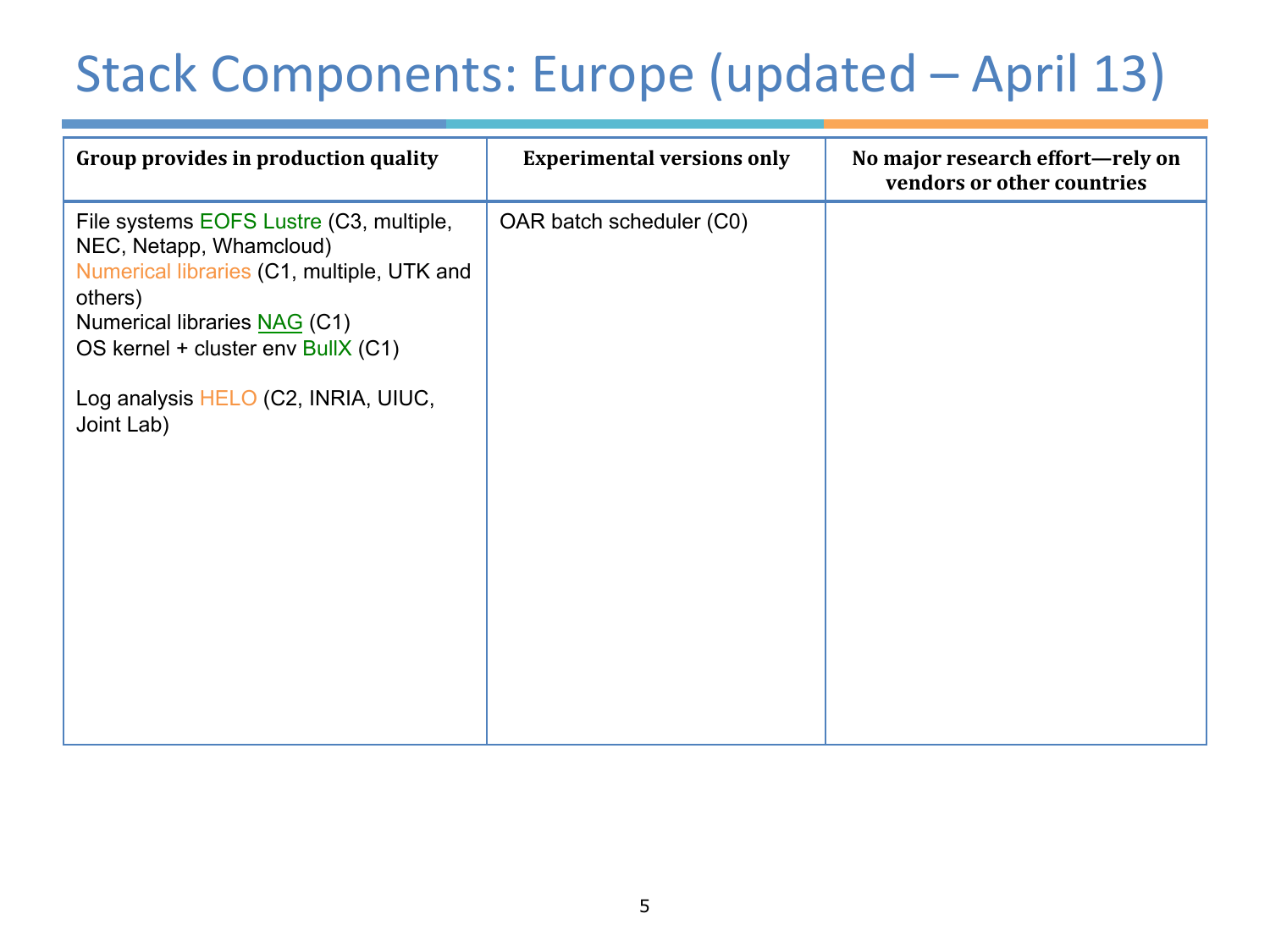## Stack Components: USA (updated April 13)

| <b>Group provides in production</b><br>quality                                                                                                                                                                                                                      | <b>Experimental versions only</b>                                                                                                                                                                                                                                                          | No major research effort-rely<br>on vendors or other countries |
|---------------------------------------------------------------------------------------------------------------------------------------------------------------------------------------------------------------------------------------------------------------------|--------------------------------------------------------------------------------------------------------------------------------------------------------------------------------------------------------------------------------------------------------------------------------------------|----------------------------------------------------------------|
| Programming models: CAF Fortran<br>Standard Committee (C2, multiple),<br>OpenMP Standard Committee (C3,<br>multiple), OpenAcc Consortium (C3,                                                                                                                       | Performance tools: mpiP (C0),<br>Fault tolerance backplane: CIFTS (C0,<br>ANL ORNL)                                                                                                                                                                                                        | <b>Commercial compilers</b>                                    |
| multiple), OpenCL Consortium (C2,<br>multiple)                                                                                                                                                                                                                      | Compilers: Open64 (C1, UHous ORNL<br>NVIDIA, CAS, Tsinghua)<br>Compiler framework: Rose (C0)                                                                                                                                                                                               |                                                                |
| <b>UPC LBNL (C0)</b>                                                                                                                                                                                                                                                | Compiler support for heterogeneous<br>processing (C0, UHous NVIDIA)                                                                                                                                                                                                                        |                                                                |
| OS Kernel ANL SNL (C1, ANL, U.<br>Tokyo)<br>FT Framework: Teal IBM ANL LLNL                                                                                                                                                                                         | Gmac, dl, tc (C0, UIUC)<br>Debugging and validation: MUST (C0)<br>Runtime: Unistack/ Plum (C0)                                                                                                                                                                                             |                                                                |
| NCSA (C0)<br><b>Integrated System Console</b>                                                                                                                                                                                                                       | CCI (C1, INRIA, ANL, SNL, UTK)                                                                                                                                                                                                                                                             |                                                                |
| NCSA(C2, INRIA, UIUC, Joint-lab)<br>FT env: SCR (C1, LLNL IBM, Titech)                                                                                                                                                                                              | PowerMgmt Layer (C?)                                                                                                                                                                                                                                                                       |                                                                |
| Runtime: Charm++ UIUC (C0)                                                                                                                                                                                                                                          | Low-level threading lib: Qthreads (C0)<br>Task scheduler: ExM (C0)                                                                                                                                                                                                                         |                                                                |
| Communication library: MPICH (C1,<br>ANL Cray IBM Intel Microsoft OSU<br>UBC INRIA), Open MPI (C1, UTK,<br>ORNL Bull)<br>Tool infrastructure: MRNet (C0, Cray<br><b>UWI ORNL UNM)</b><br>Debugging: STAT (C0, LLNL Cray)<br><b>TotalView (C0) Valgrind/Memcheck</b> | File system: PVFS (C0, multiple USA,<br>UC3M, Hamburg), PLFS (C0)<br>FT API (C0, Cray UTAustin)<br>Data analytics libraries: Xanalytics (C0)<br>Data model storage library: Damsel (C0)<br>PnetCDF (C1, NorthW, ANL, U. Tokyo,<br><b>RIKEN)</b><br><b>Composition frameworks: COMPOSE-</b> |                                                                |
| (C3, OpenWorks, LLNL IBM, DOE)                                                                                                                                                                                                                                      | HPC (CO)                                                                                                                                                                                                                                                                                   |                                                                |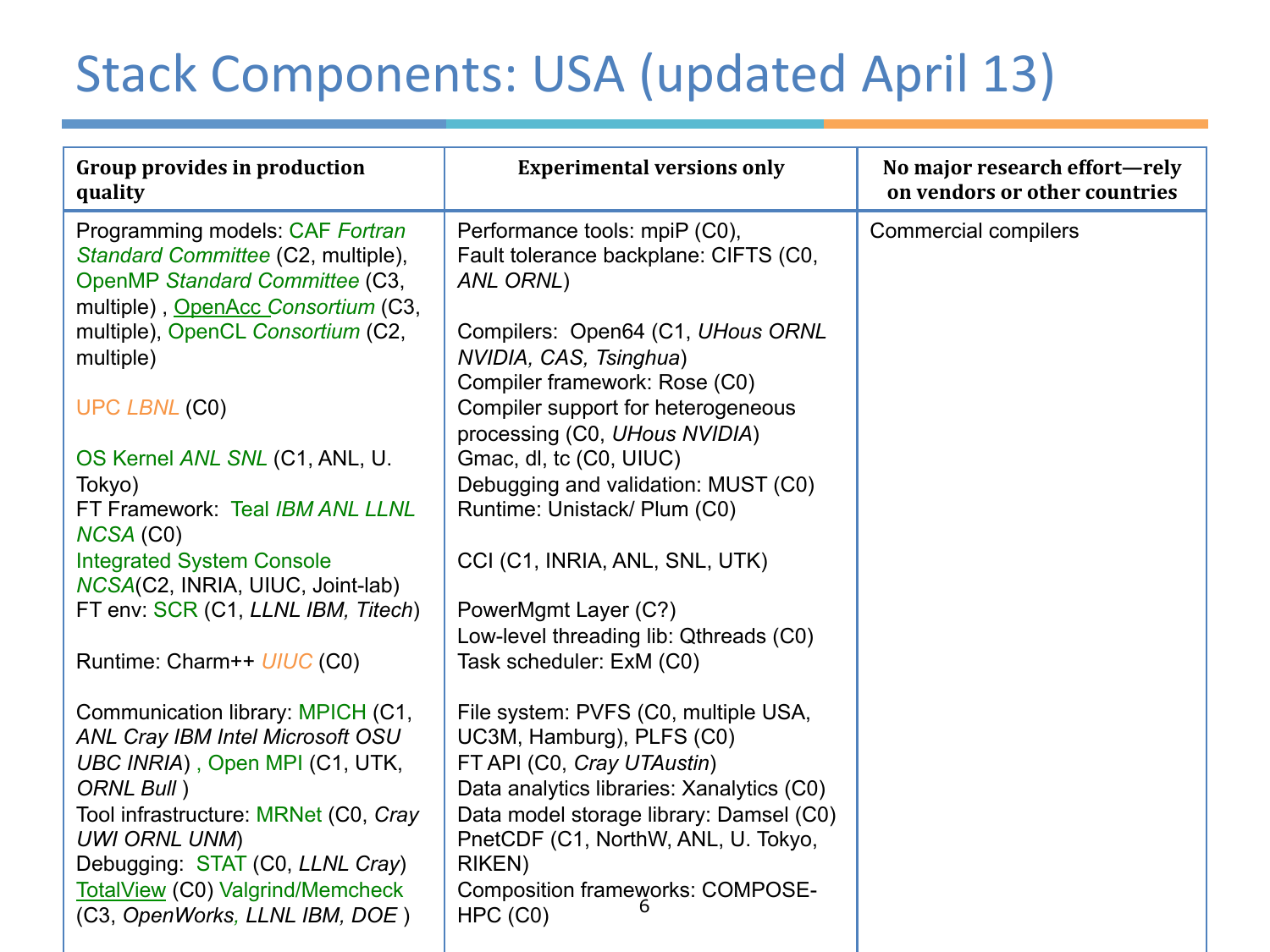## Stack Components: USA (updated April 13)

| <b>Group provides in production</b><br>quality                                                                                                                                                                                                                                                                                                                                                                                                                                    | <b>Experimental versions only</b>                                                                                                                                                                                                                   | No major research effort-rely<br>on vendors or other countries |
|-----------------------------------------------------------------------------------------------------------------------------------------------------------------------------------------------------------------------------------------------------------------------------------------------------------------------------------------------------------------------------------------------------------------------------------------------------------------------------------|-----------------------------------------------------------------------------------------------------------------------------------------------------------------------------------------------------------------------------------------------------|----------------------------------------------------------------|
| Performance tool: PAPI (C1, UTK)<br>IBM), OpenSpeedShop (C1, Krell),<br>TAU (C1,, U. Or, Juelich), HPCToolkit<br>(C0, Rice) Dyninst (C1, U. Maryland,<br>UWI, IBM, UAB, multiple)<br>File systems: Lustre (C3,<br><b>WhamCloud Cray LLNL ORNL,</b><br>OpenSFS Xyratex, DDN, DOE and<br>commercial)<br>I/O delegation (C0 Northwest., ANL)<br>I/O middleware: IOFSL (C1, ANL<br>LANL ORNL SNL, U. Tokyo)<br>Visualization: VTK, Visit (C0)<br>I/O libraries. HDF5, pNetCDF (C0/C1) | New programming models and<br>approaches: Sketch, DSLs (C?), Chapel<br>(C3, CRAY LLNL, SNL, BSC, U.<br>Malaga), X10 (C2, IBM, Titech, JST)<br>Benchmarks and mini-apps: SHOC (C0),<br>SPP (C0, NCSA)<br>DAGUE/QUARK - runtime DAG<br>execution (C0) |                                                                |
| <b>Numerical libraries: MAGMA/</b><br>PLASMA (C1, INRIA, KAUST, UCo<br>UCB), PETSc (C0/C1, ANL), Trilinos<br>(C1, SNL), SuperLU (C1, UCB,<br>INRIA), hypre (C0, LLNL)                                                                                                                                                                                                                                                                                                             |                                                                                                                                                                                                                                                     |                                                                |
| Resource managers: SLURM (C2/C3<br><b>SchedMD LLNL Intel BULL HP</b><br>Ubarcelona), MOAB. (C0, Cluster<br>Resources Cray IBM HP APPRO SGI<br>etc)                                                                                                                                                                                                                                                                                                                                | 7                                                                                                                                                                                                                                                   |                                                                |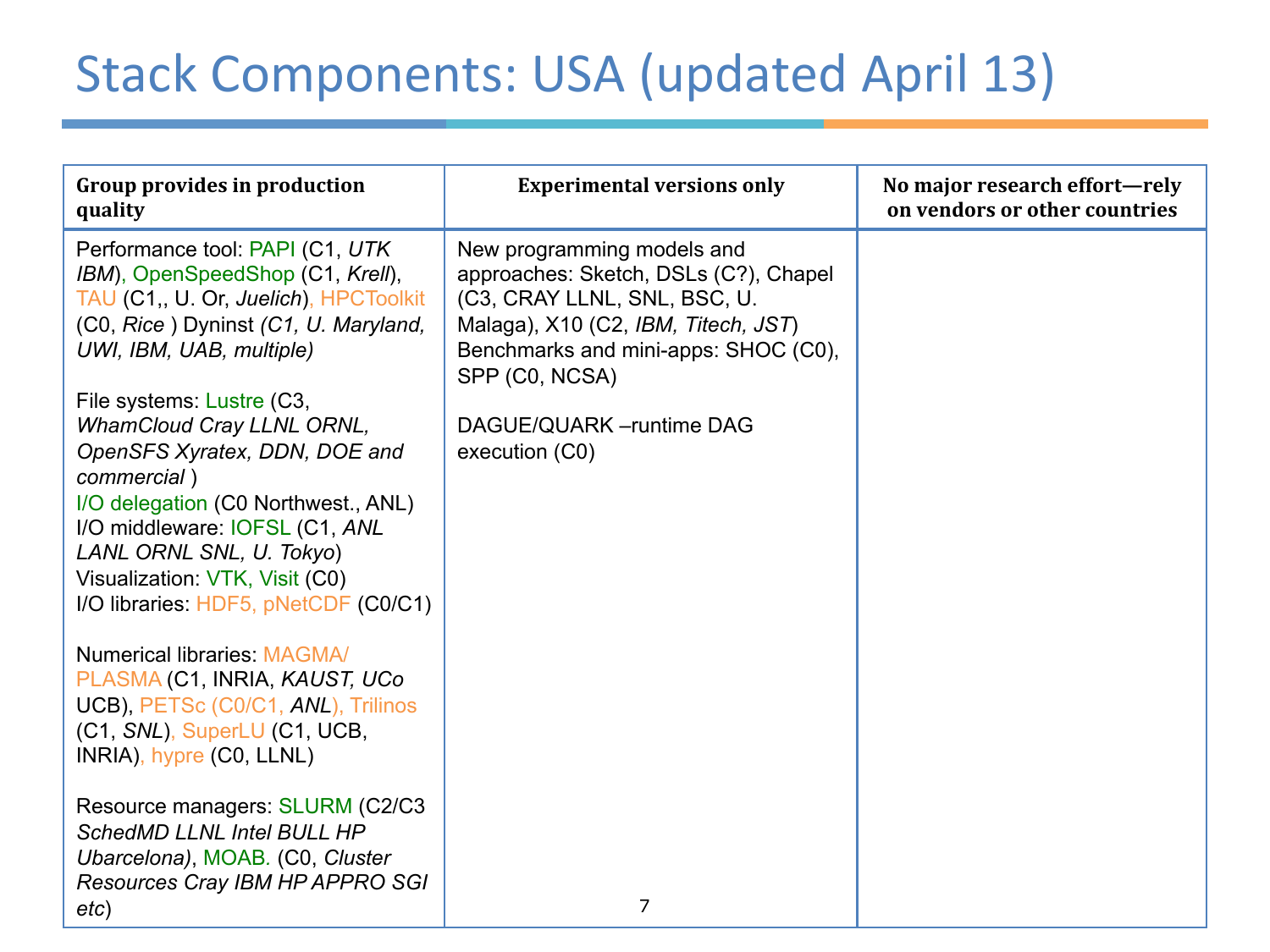# Stack Components: China (updated - April 13)

| Group provides in production<br>quality                                                     | <b>Experimental versions only</b>                                            | No major research effort-rely<br>on vendors or other countries |
|---------------------------------------------------------------------------------------------|------------------------------------------------------------------------------|----------------------------------------------------------------|
| Operating system: Kylin OS<br>(compatible with Linux, optimizations<br>for $HPC$ ) ( $CO$ ) | Resilience computing framework (C2,<br>NUDT, IIT Chicago, UIUC; NSFC)        | Compilers for commercial<br>processors                         |
| File systems: Lustre enhancement                                                            | Hybrid tiered file system (C0)                                               |                                                                |
| (C1 NUDT, Whamcloud)                                                                        | Heterogeneous programming runtime<br>system (load balance & pipeline) (C0)   |                                                                |
| <b>Parallel Programming framework</b>                                                       |                                                                              |                                                                |
| (structured mesh): JASMIN (C0)                                                              | Domain specific programming framework<br>(unstructured mesh and others) (C0) |                                                                |
| Light-weight fault-tolerant MPI:                                                            |                                                                              |                                                                |
| NR-MPI (C0)                                                                                 | Autonomic resource management and<br>scheduler (C0)                          |                                                                |
| HPC virtual environment : HPVZ (C0)                                                         |                                                                              |                                                                |
|                                                                                             | Integrated development tools                                                 |                                                                |
| Resource management: Slurm<br>enhancement (C1, NUDT, SchedMD)                               | (performance analysis, debugger,<br>workflow) (C0)                           |                                                                |
|                                                                                             |                                                                              |                                                                |
|                                                                                             |                                                                              |                                                                |
|                                                                                             |                                                                              |                                                                |
|                                                                                             |                                                                              |                                                                |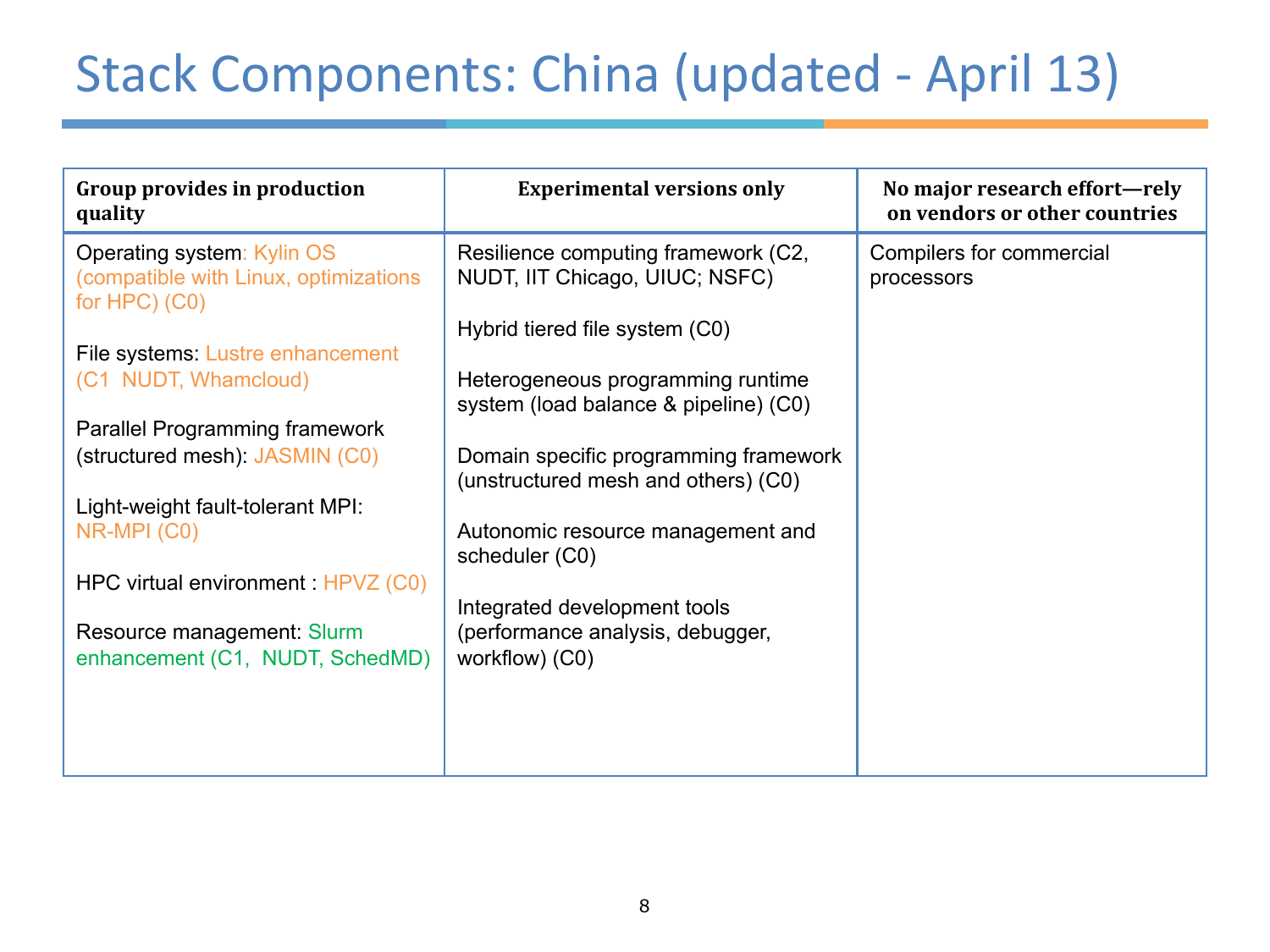### Stack Components: Russia

| Group provides in production<br>quality                                                                                                                                                                                                                                                                            | <b>Experimental versions only</b>                                                                                                                                                                                                                                                                                                                                                                                                                                                                                                               | No major research effort-rely<br>on vendors or other countries |
|--------------------------------------------------------------------------------------------------------------------------------------------------------------------------------------------------------------------------------------------------------------------------------------------------------------------|-------------------------------------------------------------------------------------------------------------------------------------------------------------------------------------------------------------------------------------------------------------------------------------------------------------------------------------------------------------------------------------------------------------------------------------------------------------------------------------------------------------------------------------------------|----------------------------------------------------------------|
| Numerical packages (FlowVision<br>(TESIS) (C2), FireFly (C2), )<br>OS Kernel (C3)<br>Software suit for multilevel<br>programming of reconfigurable<br><b>FPGA-computers (SFU) (C1)</b><br><b>Programming language COLAMO</b><br>(SFU) (C1)<br>Batch scheduler Cleo (MSU) (C2)<br>Batch scheduler SUPPZ (JSCC) (C1) | New programming models and<br>languages (MSU, NUDA) (C1)<br>Communication libraries (below MPI,<br>DISLIB) (C1)<br>Fault tolerant libraries (T-PI) (C2)<br>Commit to contribute to MPI<br>implementations (T-PI) (C?)<br>Performance tools (MSU, LAPTA-<br>HOPSA) (C3)<br>Power measurement management (T-PI,<br>RSC) (C?)<br>I/O middleware (T-PI) (C?)<br>Convergent cloud/HPC platform (RSC)<br>(C1)<br>Numerical libraries on GPU (SpVM):<br>Sparse matrix-vector multiply, autotuning<br>$(ISP)$ $(C1)$<br>Numerical packages: OpenFOAM on | Debuggers, Compilers                                           |
|                                                                                                                                                                                                                                                                                                                    | <b>GPU (ISP) (C2)</b><br>Compiler framework: automatic OpenCL<br>generation in GCC (ISP) (C?)<br>Tools and performance: Java+MPI<br>bindings (ISP) (C?),<br><b>HPC Virtualization: Palacios VMM</b><br>improvements (ISP) (C1)                                                                                                                                                                                                                                                                                                                  |                                                                |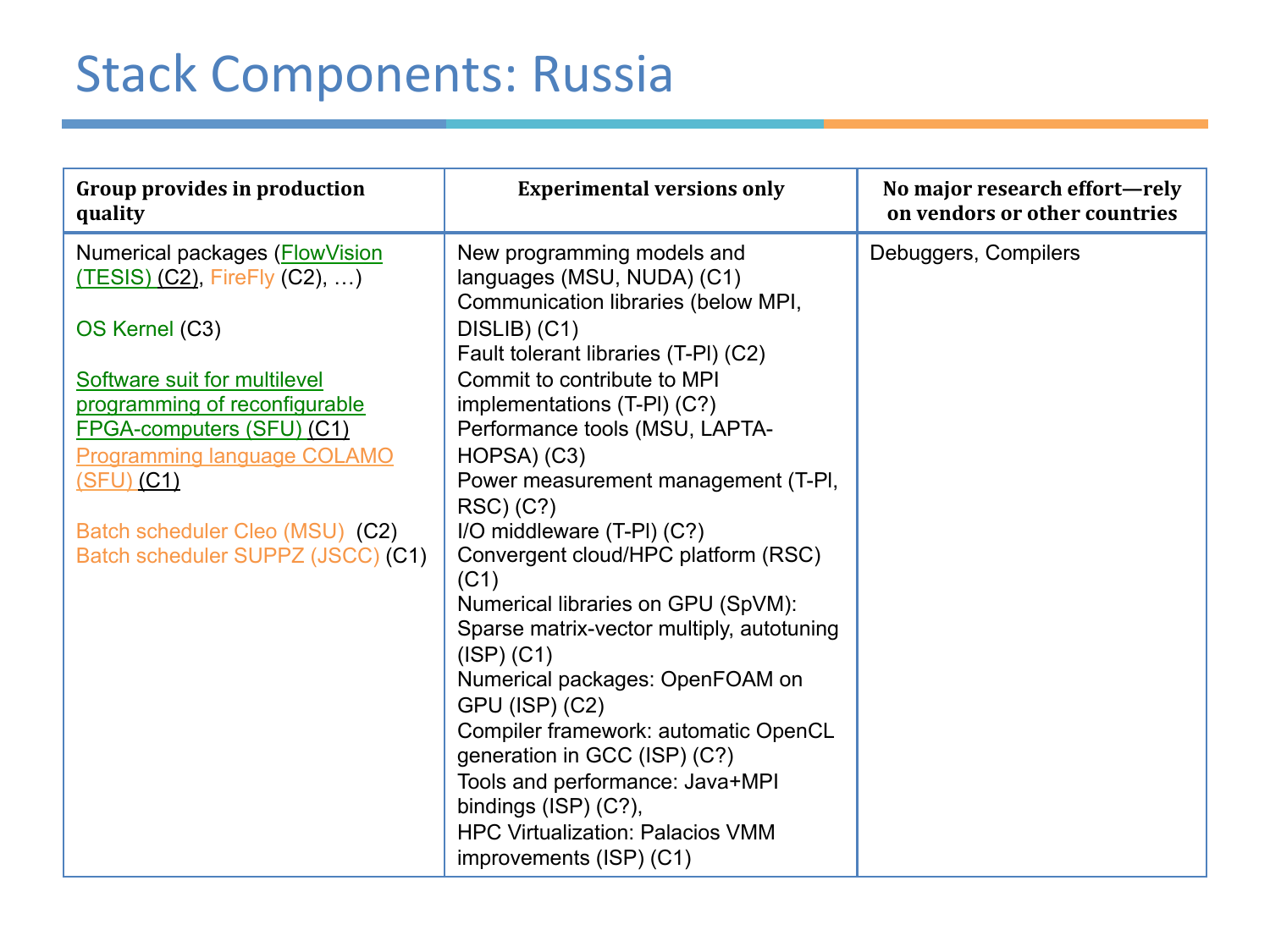- p Programming models (system level)
- p Node level paradigms (manycores, accelerators, etc.)
- p Performance and correctness tools
- p Fault tolerance (system and application)
- **D** Power efficiency
- **D** Storage and file system
- p Flexibility and adaptability